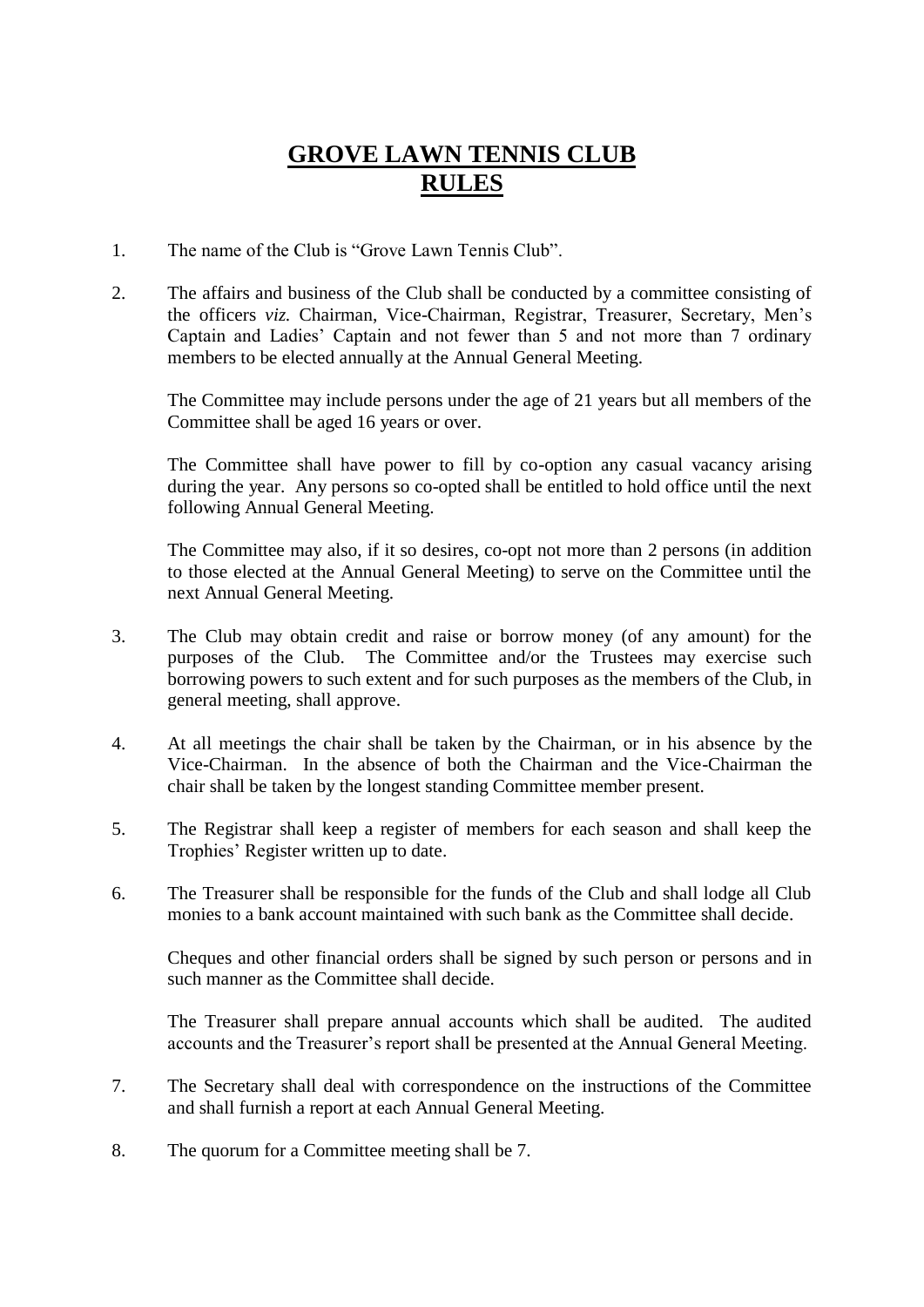9. The Annual General Meeting shall be held in the month of September (or as soon as possible thereafter) in each year.

The business of the Annual General Meeting shall include the election of Officers, Committee and Honorary Auditor and consideration of the Treasurer's Report and the Secretary's Report.

- 10. General Meetings (other than the Annual General Meeting) may be convened (a) by the Committee at its discretion or (b) on the requisition of 25 members eligible to vote.
- 11. Only members over the age of 16 years shall be entitled to vote at General Meetings.
- 12. At least 7 days notice of General Meetings shall be given.
- 13. The quorum for a General Meeting shall be 20 members eligible to vote.
- 14. The property of the Club shall be vested in at least 3 and up to 6 individual trustees or a sole corporate trustee.Subject to the provisions of Rule 15 the trustees shall deal with such property as directed by the Committee. The trustees shall be indemnified by the members for the time being of the Club against liability or expense incurred by them by reason of their position as trustees.

Each trustee shall hold office until he retires or the members in General Meeting so resolve by a simple majority.

Trustees shall be elected by the members in General Meeting.

- 15. The trustees may from time to time, as directed by the Committee, do all or any of the following things *viz.* purchase or otherwise acquire property on behalf of the Club, take any transfer, assignment or conveyance of such property, and sell, exchange, partition, lease, let, mortgage, charge or otherwise deal with or dispose of any property of the Club for the time being vested in the Trustees PROVIDED ALWAYS that no direction for the sale, exchange or other disposal of the whole or any material part of the Club land shall be given to the trustees by the Committee (nor shall the trustees act on or implement any such purported direction) without a prior resolution in writing (the wording of such resolution to be approved at a General Meeting of the members) signed by not less than 60% of the Club members who are entitled to vote at a General Meeting of the Club at the relevant time.
- 16. Every officer and member of the Committee and every trustee of the Club for the time being and his legal representatives and successors, shall be entitled to be indemnified out of the assets of the Club from and against all actions, claims, demands, costs, losses, damages, proceedings and expenses which he/she shall or may incur on behalf of the Club in the capacity of officer, committee member or trustee (provided that such liability is not incurred through wilful default or neglect or fraud).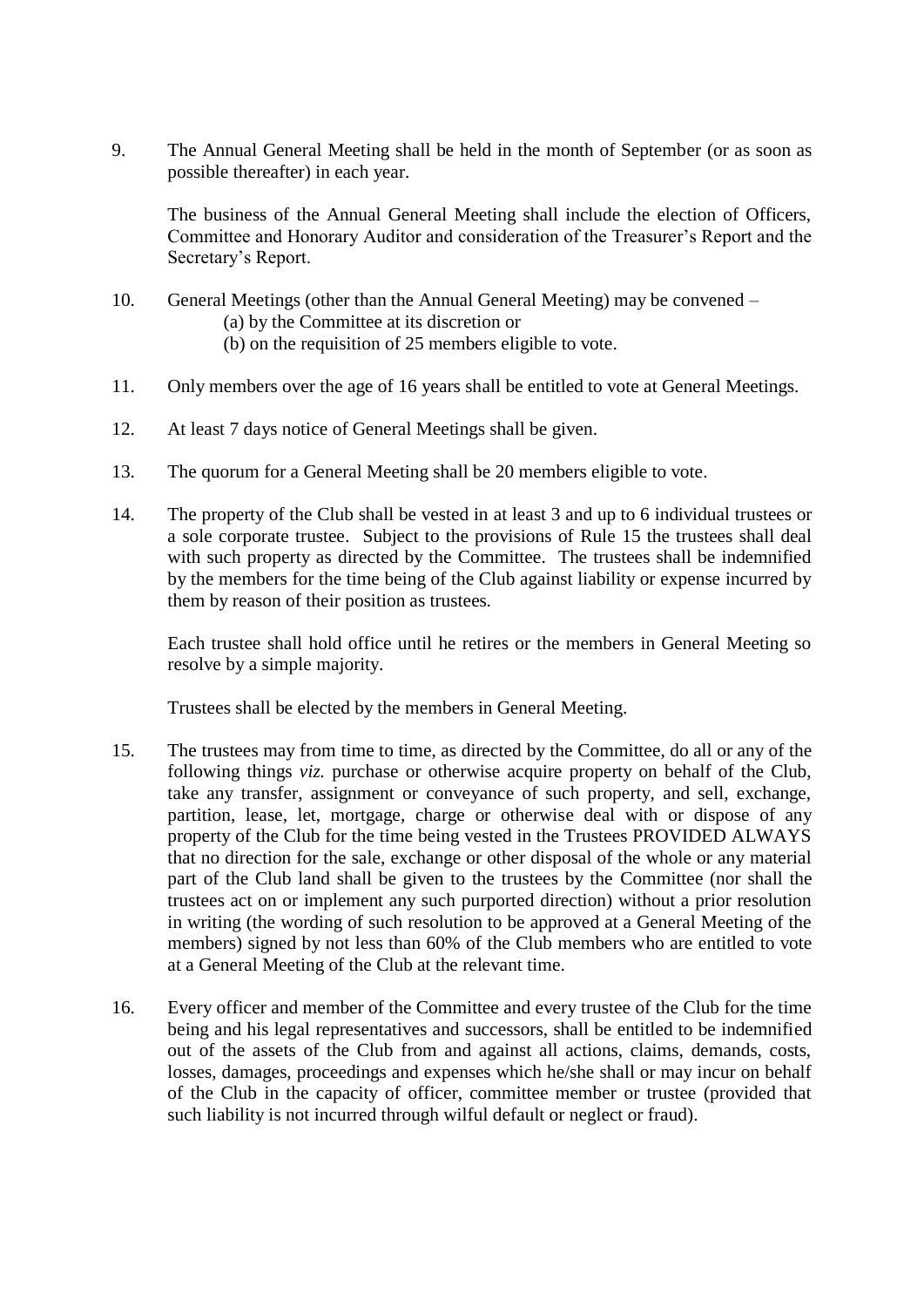- 17. There shall be such classes of membership as the Committee shall from time to time determine. The subscription for such classes of membership shall be determined and may be altered by the Committee.
- 18. All subscriptions are payable on the first of March each year.

Membership not renewed by the first of April shall be deemed lapsed.

- 19. Acceptance of applications for membership shall be subject to the approval of the Committee.
- 20. The Committee shall have power to make Bye-Laws for the proper control and management of the Club.

The Committee shall have power at its absolute discretion to terminate or suspend the membership of any member who fails to comply with the Rules or Bye-Laws.

- 21. Save as provided for under Rule 22, questions arising at any meeting of the members or of the Committee shall be decided by a simple majority of votes. In the event of an equality of votes, the Chairman shall have a second or casting vote.
- 22. Rule 15 may be altered or amended only by resolution in writing signed by not less than 60% of the Club members who are entitled to vote at the relevant time. With the exception of Rule 15, the Rules of the Club may be altered or amended by resolution of the members in General Meeting passed by a 2/3 majority of those present and voting.

## NOTES (Not part of Rules)

The above includes amendments made as follows:-

| (a) |             | 22/4/1976 - Amendment of Rule 12 (now Rule 13) to provide for reduction of<br>quorum for A.G.M. from 30 to 20.                                                                                                                                       |
|-----|-------------|------------------------------------------------------------------------------------------------------------------------------------------------------------------------------------------------------------------------------------------------------|
| (b) | 31/8/1977 - | Amendment of Rule 2 to provide for co-option.<br>Amendment of Rule 8 (now Rule 9) to change date of A.G.M.                                                                                                                                           |
| (c) | 28/9/1977 - | Amendment of Rule 15 (now Rule 18) regarding the date for payment<br>of subscriptions and renewal of membership.                                                                                                                                     |
| (d) |             | 26/9/1985 - Amendment of Rule 2 to provide for inclusion of the Men's Captain<br>and the Ladies' Captain in the officers.                                                                                                                            |
| (e) | 22/4/1986 - | Addition of new Rule 2A (now Rule 3) to provide for borrowing.<br>Addition of new Rule 13A (now Rule 15) to specify powers of the<br>trustees.<br>Addition of new Rule 13B (now Rule 16) to provide indemnity for<br>committee members and trustees. |